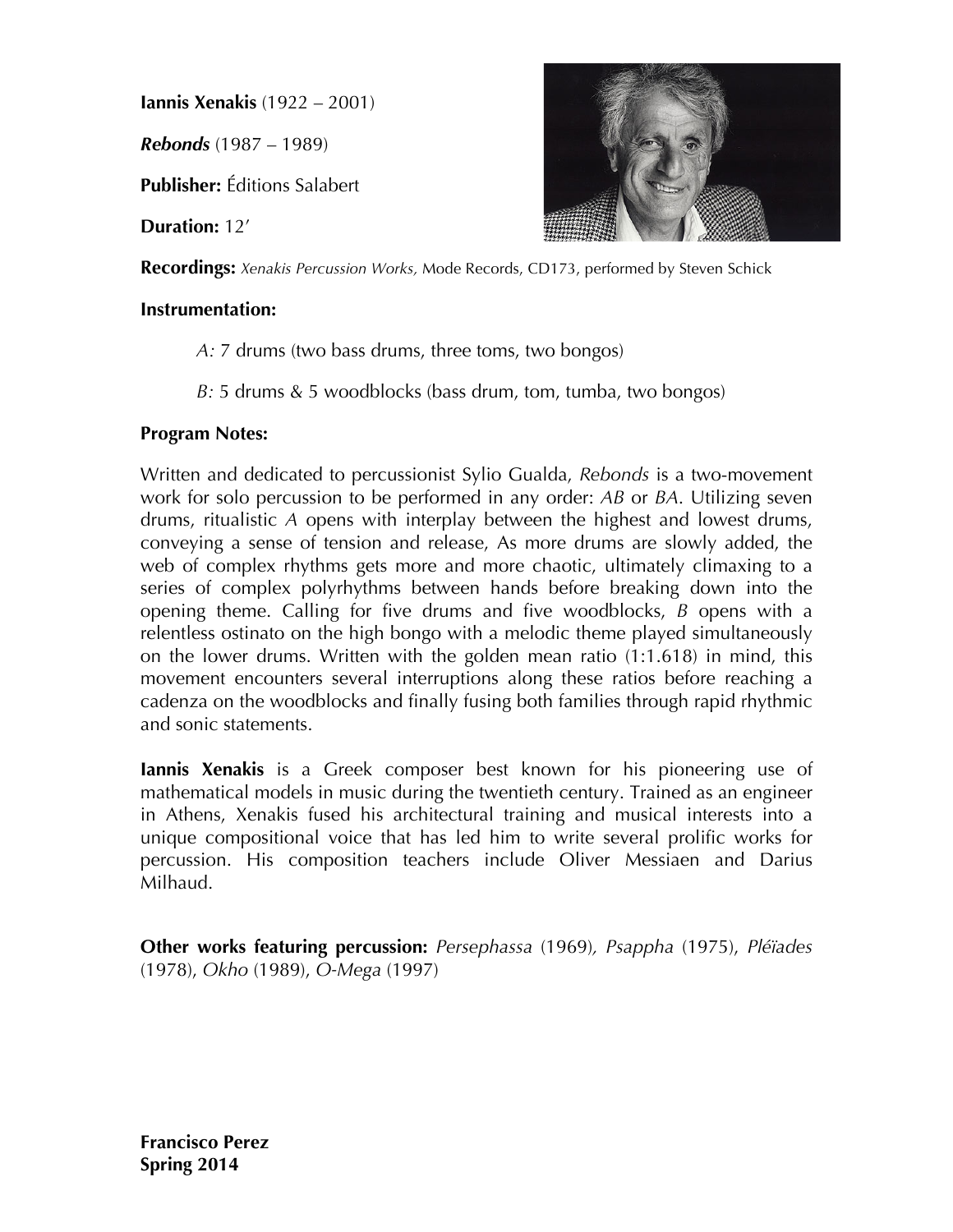# Iannis Xenakis *Rebonds*

notes by Francisco Perez – *Spring 2014*

## **Biography**

- Born May 29, 1922 in Braïla, Romania to Greek parents
- ! Studied engineering at Athens Polytechnic
- ! Studied composition with Honegger, Milhaud, and Messiaen
- Compositional style
	- ! Mathematical-based; "Numbers are the root of all things."
	- Advocate for challenging literature; self-surpassing drive

## **Background**

- ! Written in 1987-1989 for Sylvio Gualda
	- Sylvio Gualda
		- **Exercise** French percussionist/conductor
		- **Timpanist for the Paris National Opera Orchestra**
		- **Taught at Versailles Conservatory**
		- ! Premiered *Psappha* (1976)*,* Aïs (1981), *Komboï* (1981), & *Oopha* (1989)
	- **Premiered July 1988 at the Villa Medici in Rome (Roma Europa Festival)**

## **Overview**

- ! Written in two movements: performed as AB (J. Wood) or BA (S. Schick)
- **E** Instrumentation
	- ! *A:* 7 drums (two bass drums, three toms, two bongos)
	- ! *B:* 5 drums & 5 woodblocks (bass drum, tom, tumba, two bongos) ■ Noted to expand over largest range possible
	- Common practice to substitute a tom for tumba for same set-up
- ! Study in regularity and irregularity of pulse, pattern, and form
- ! Written in Xenakis's athletic style and substantial use of the Golden Mean

## **Structure –** *A* (titles by Schick)

- **•** "Declamation & Elaboration" (mm.  $1 5$ )
	- **I Introduces range of entire movement**
	- Most basic tension
	- First instance of mirror
	- "Polyrhythm" (mm.  $6 28$ )
		- $\blacksquare$  Mostly formed around 16<sup>th</sup> notes
		- PR start on ends of range and gravitate inward
		- $\blacksquare$  Includes 3:2, 4:3, and 5:2/3/2
- "Linear" (mm.  $29 35$ )
	- $\blacksquare$  Mostly formed around 32<sup>nd</sup> notes
- **•** "Density" (mm.  $36 50$ )
	- Motion is less predictable
- "Recollection" (mm.  $51 61$ )
	- ! Climax is subdued by PR featuring opening voices and dramatic space
	- **EXECUTE:** Gestures slowly unwound
	- ! "Silence, at first dissonant and begging to be filled, has become home."